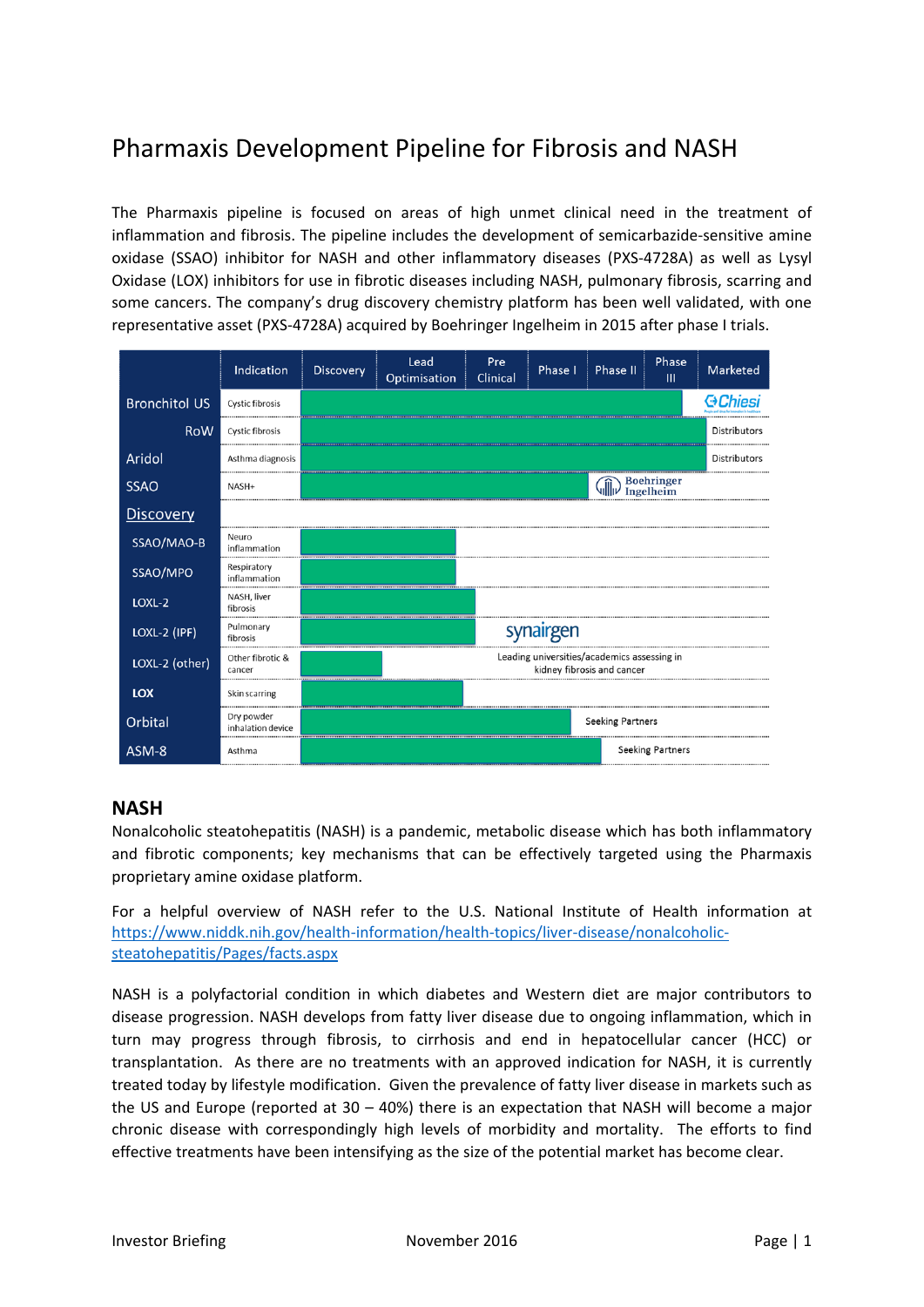

#### Drugs targeting NASH -**Cirrhosis**

# **Approaches to the treatment of NASH**

The chronic nature of NASH means that long‐term management is required. Moreover, due to the polyfactorial nature of NASH, the expectation is that combination treatments will be crucial to adequately reduce and control the metabolic burden, inflammation and fibrosis associated with disease progression. Consequently it is likely that combination therapies acting in a synergistic fashion will ultimately dominate treatment.

Drugs in development for NASH can be grouped by the mechanism in which they affect the various aspects of liver disease.

#### **1. Metabolic modifiers**

It is recognised that a major risk factor for NAFLD is systemic insulin resistance associated with obesity and metabolic syndrome. In these circumstances insulin cannot effectively control blood glucose and fatty acids levels, resulting in the accumulation of fat in the liver.

Metabolic modifiers work to improve insulin sensitivity, restore normal glucose metabolism and reduce the amount of lipids in the bloodstream. Numerous companies are currently engaged in the development of metabolic modifiers for the treatment of NASH, including Intercept (Obeticholic acid) and Genfit (Elafibranor). The advantage of metabolic modifiers is that they interfere with the genesis of fatty liver, however, they may not be very efficacious in clearing existing fibrosis and reducing inflammation in the context of continued elevated consumption of lipids and glucose.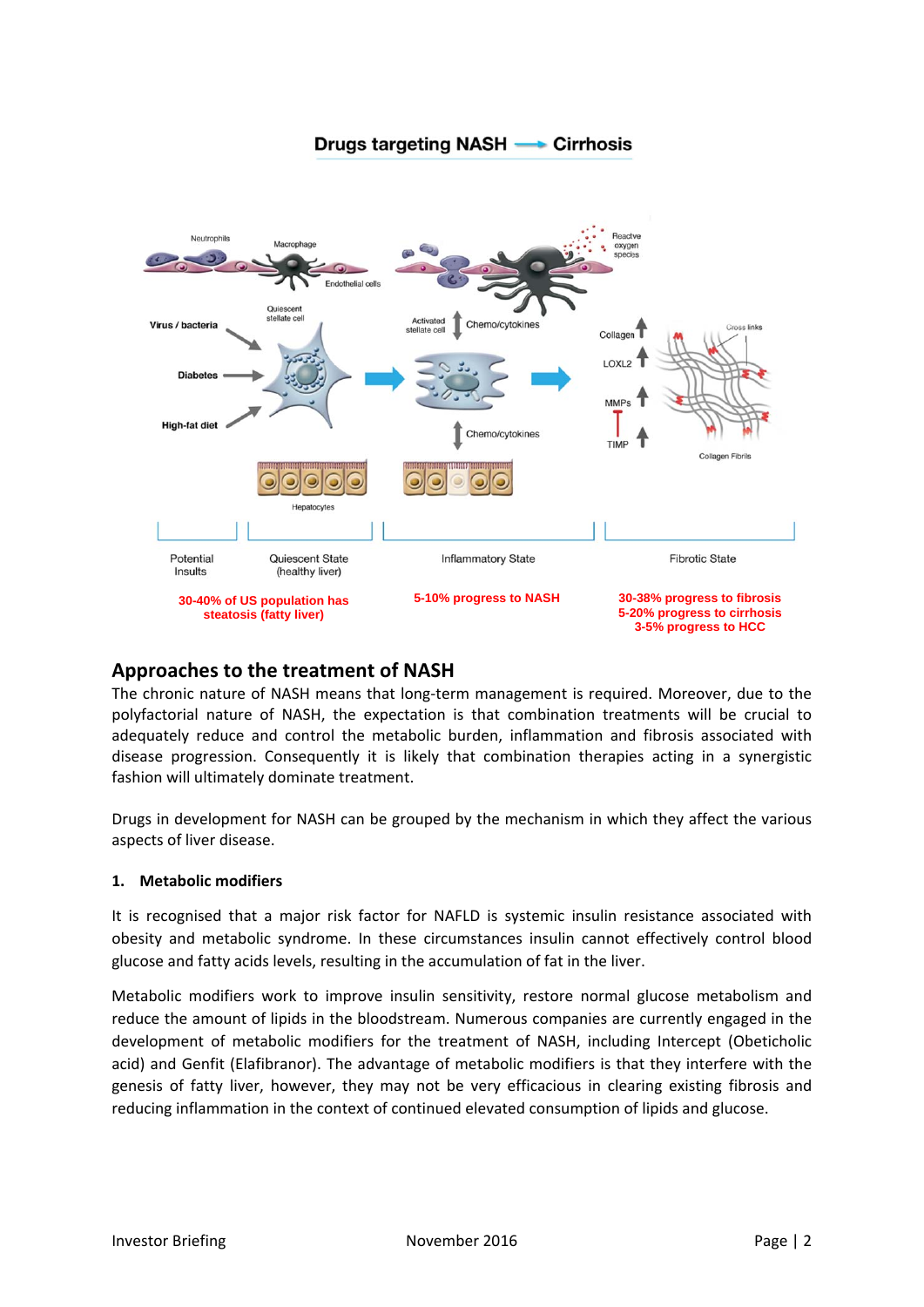#### **2. Anti‐inflammatory drugs**

Hepatic steatosis or fatty liver is very common, and the progression to NASH and more severe forms of fibrosis is facilitated by chronic inflammation in the liver. Contributing factors to chronic inflammation are the influx of immune cells into the liver and on-going oxidative stress which ultimately results in progression of fibrosis.

The goal of anti-inflammatory drugs for NASH is to prevent further damage and halt progression of the disease by either reducing the effects of inflammatory mediators (e.g. using CCR2/5 inhibitors) or by reducing the influx of immune cells (e.g. using SSAO inhibitors). Anti-inflammatory drugs are likely to be most effective during the transition from mild-moderate to moderate-severe NASH, when inflammation plays a critical role.

#### **3. Anti‐fibrotic drugs**

The reduction of fibrosis or the stop of progressing fibrosis is the most important therapy as the degree of fibrosis but not fat content defines disease severity. However, there are only a few anti‐ fibrotic drugs in development, mainly because of the inherent difficulties associated with targeting this mechanism in a disease specific manner that does not impact on essential healthy fibrotic processes. The exception is probably the reduction in collagen cross‐linking (the hallmark of fibrosis) that is achieved by lysyl oxidase inhibitors. While the LOXL2 antibody Simtuzumab likely failed as a consequence of poor efficacy, two companies are progressing potent small molecule inhibitors into and through the clinic. Inhibition of LOXL2 seems to be a promising treatment due to a favourable safety efficacy profile. It is anticipated that such an approach will be most clinically relevant in the context of advanced NASH and marked fibrosis.

# **Clinical trials in NASH**

Over 30 companies have disclosed clinical stage NASH programs, using agents operating via a range of mechanisms of action. Also of note is the fact that several drugs, including those used for Type 2 diabetes and autoimmune disease, are being repurposed for NASH. Detailed below are the most advanced programs:

| <b>Class</b>                 | <b>Company</b>                 | <b>Drug</b>      | <b>Mode of action</b>                  | <b>Highest</b><br>phase             |
|------------------------------|--------------------------------|------------------|----------------------------------------|-------------------------------------|
| <b>Metabolic</b><br>modifier | Intercept                      | Obeticholic acid | <b>FXR</b> agonist                     | Phase III                           |
|                              | Genfit                         | Elafibranor      |                                        | Phase III                           |
|                              | Galmed                         | Aramchol         | Synthetic fatty acid bile<br>conjugate | Phase II/III                        |
|                              | Allergan<br>Evogliptin         |                  | DPP-4 inhibitor                        | repurposed<br>T <sub>2</sub> D drug |
|                              | Gilead                         | GS-9674          | <b>FXR</b> agonist                     | Phase II                            |
|                              | Gilead                         | GS-0976          | <b>ACC</b> inhibitor                   | Phase II                            |
|                              | <b>Bristol-Myers</b><br>Squibb | BMS-986036       | FGF21 agonist                          | Phase II                            |

### **Selected NASH products in development**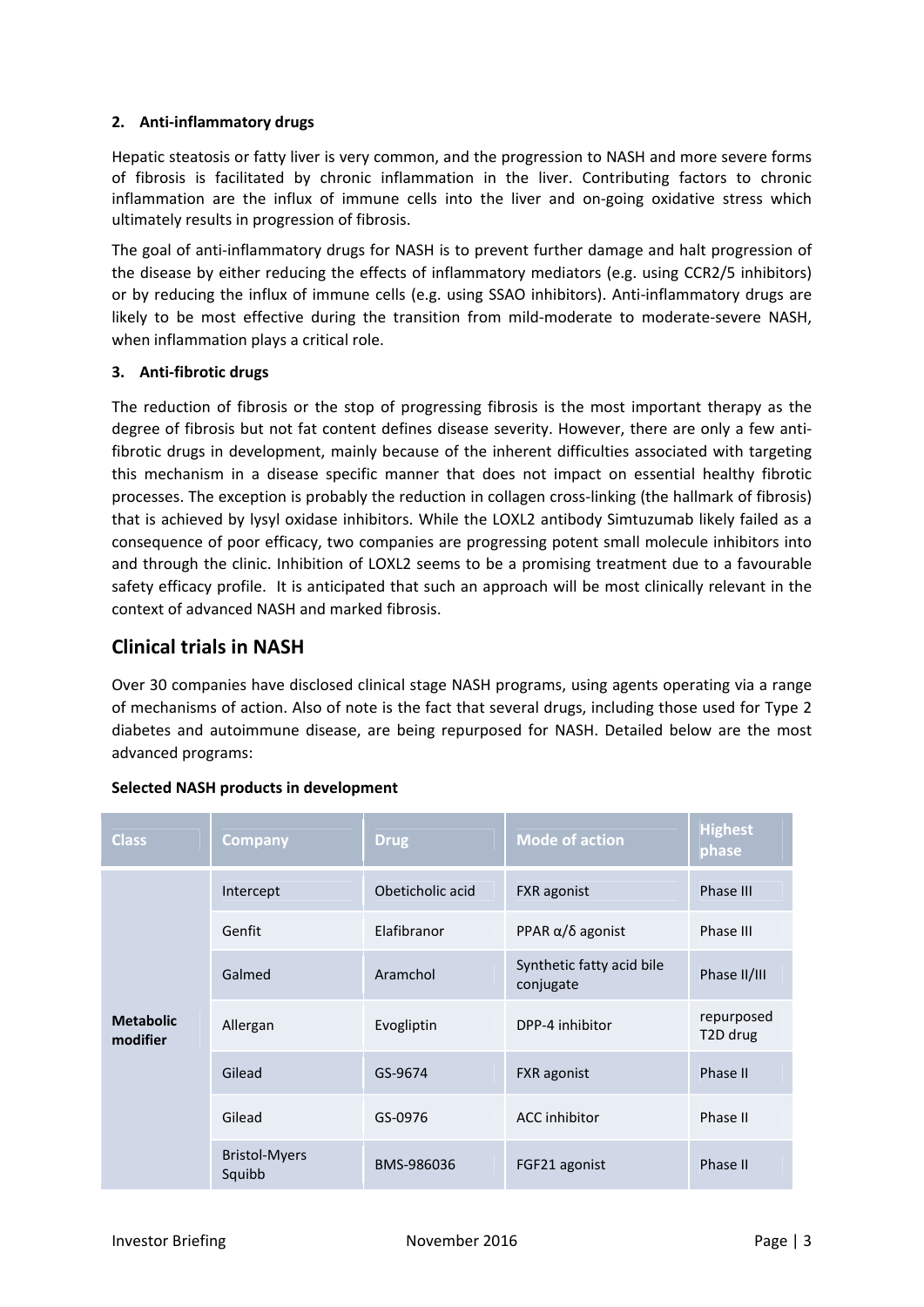| <b>Class</b>                 | <b>Company</b>                 | <b>Drug</b>                               | <b>Mode of action</b>                 | <b>Highest</b><br>phase |
|------------------------------|--------------------------------|-------------------------------------------|---------------------------------------|-------------------------|
| <b>Metabolic</b><br>modifier | Shire                          | Volixibat                                 | <b>ASBT</b> inhibitor                 | Phase II                |
|                              | Arisaph<br>Pharmaceuticals     | ARI3037MO                                 | Niacin analogue                       | Phase II                |
|                              | <b>Islet Sciences</b>          | Remogliflozin                             | SGLT2 inhibitor                       | repurposed<br>T2D drug  |
|                              | Novo Nordisk                   | Liraglitude<br>GLP1R agonist              |                                       | repurposed<br>T2D drug  |
| Anti-<br>inflammatory        | Conatus                        | Emricasan                                 | Pan caspase protease<br>inhibitor     | Phase II                |
|                              | Allergan                       | Cenicriviroc                              | <b>CCR2</b> and <b>CCR5</b> inhibitor | Phase II                |
|                              | Gilead                         | Selonsertib<br>$(GS-4997)$                | <b>MAPK5</b> inhibitor                | <b>Phase II</b>         |
|                              | MediciNova                     | Tipelukast<br>$(MN-001)$                  | LTD4 receptor antagonist              | Phase II                |
|                              | Immuron                        | <b>IMM 124E</b>                           | Immunomodulator                       | <b>Phase II</b>         |
|                              | Cempra                         | Solithromycin                             | Macrolide antibiotic                  | Phase II                |
|                              | Boehringer<br>Ingelheim        | <b>SSAO</b> inhibitor<br><b>PXS-4728A</b> |                                       | Phase I                 |
| Anti-fibrotic                | Gilead                         | Simtuzumab                                | LOXL2 inhibitor                       | Phase II                |
|                              | Galectin                       | <b>GR-MD-02</b>                           | Galectin-3 inhibitor                  | Phase II                |
|                              | <b>Bristol-Myers</b><br>Squibb | ND-L02-s0201                              | Hsp47 inhibitor                       | Phase Ib                |

Key: FXR, farnesoid X receptor; PPAR, peroxisome proliferator-activated receptor; ACC, acetyl-CoA carboxylase; FGF21, fibroblast growth factor 21; ASBT, apical sodium bile acid co-transporter; CCR2, chemokine receptor agonist 2; MAPK5, mitogen‐activated protein kinase 5; LTD4, leukotriene D4; SSAO, semicarbazide sensitive amine oxidase; LOXL2, lysyl oxidase-like 2; Hsp47, heat shock protein 47; SGLT2, sodium-glucose co-transporter 2; GLP1R, glucagon-like peptide-1 receptor, DPP‐4, dipeptidyl peptidase 4.

The Intercept trials provide a good example of a clinical development program.

| <b>Trial</b>      | <b>Phase</b> | <b>Duration on</b><br>drug | <b>Patient</b><br>numbers | <b>Start</b> | <b>Finish</b> |
|-------------------|--------------|----------------------------|---------------------------|--------------|---------------|
| <b>FLINT</b>      | Phase II     | 72 weeks                   | 283                       | Mar 2011     | Jan 2014      |
| <b>REGENERATE</b> | Phase III    | 72<br>weeks<br>$+$         | $1,400 - 2,000$           | Sept 2015    | Oct 2021      |
|                   |              | safety                     |                           |              |               |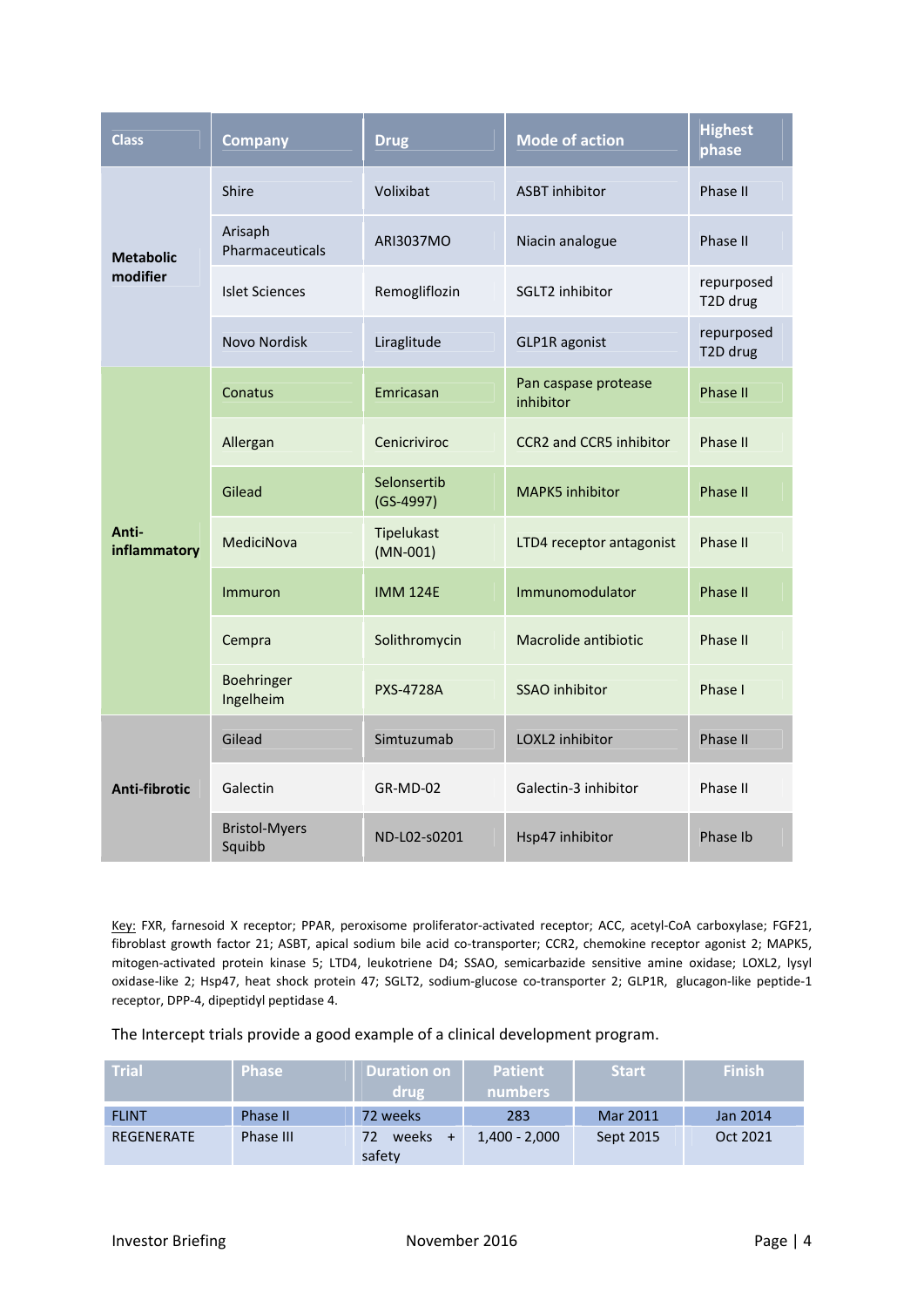The only endpoint currently approved by the FDA is liver biopsy but with the validation of biomarkers and imaging technologies in current trials, this may change over coming years. The FDA has co-sponsored multiple workshops (Liver Forum) to develop guidance on NASH treatments.

# **Overview of Selected Key Players**

#### **Intercept: Obeticholic Acid (metabolic)**

Intercept's Obeticholic Acid (OBA) is an oral synthetic bile acid analogue and farnesoid X receptor (FXR, a nuclear hormone receptor) agonist. FXR signaling may play a role in downregulating abnormal bile production, hepatic inflammation and hepatic fibrotic activity and is therefore anticipated to prevent the progression of NASH. Based on positive efficacy data from the FLINT Phase II trial (statistically significant decreases in liver steatosis, inflammation and fibrosis) OCA received "breakthrough therapy designation" from the FDA. Notably, an increase in LDL and reduction in HDL cholesterol were also observed with OCA which does not exist in other FXR agonists. A post‐hoc analysis of data suggests that this can be partially controlled by statin use. The REGENERATE Phase III trial is ongoing (with co-administration of statins), with interim analysis expected in 1H17.

#### **Genfit: Elafibranor (metabolic)**

Genfit's Elafibranor is a dual peroxisome proliferator-activated receptor (PPAR)  $\alpha/\delta$  agonist. The Phase IIb GOLDEN trial failed to achieve a statistically significant improvement in NASH symptoms (as measured by liver fat reduction and fibrosis stabilisation) when compared with placebo. When analysis was performed excluding patients with early stage disease, Genfit deemed the trial to be a success. Details of the design of the Phase III trial RESOLVE IT were released in November 2015, with interim results expected in 2017.

#### **Allergan: Cenicriviroc (inflammatory), Evogliptin (repurposed), AKN‐083 (metabolic)**

In September 2016 Allergan acquired Cenicriviroc (CVC) and Evogliptin from Tobira Therapeutics. CVC blocks two chemokine receptors, CCR2 and CCR5, involved in the inflammatory and fibrogenic pathways in NASH. In the Phase IIb CENTAUR study, CVC failed to meet the primary endpoint but demonstrated an improvement in fibrosis of at least one stage without worsening of NASH, one of two key secondary endpoints. Evogliptin, an oral DPP‐4 (dipeptidyl peptidase‐4) inhibitor, is currently being evaluated (with and without CVC) in a Phase I trial. Within the same month, Allergan also announced that it had acquired AKN‐083, a preclinical FXR agonist, from Akarna Therapeutics.

### **Gilead: Selonsertib (GS‐4997) (inflammatory), Simtuzumab, GS‐0976 (fibrotic)**

Gilead has several products in development aimed at targeting NASH, the most advanced of which being Selonsertib (GS‐4997) a mitogen‐activated protein kinase (MAPK5) inhibitor with potential anti-inflammatory, anti-neoplastic and anti-fibrotic activities. Selonsertib recently completed a Phase II trial in patients with moderate to severe fibrosis, meeting both the primary and secondary endpoints. GS‐4997 will now be progressed to a Phase III trial. In November 2016 Gilead announced that no further development of Simtuzumab, a humanised monocolonal antibody directed against the enzyme lysyl oxidase-like 2 (LOXL2), will be undertaken. At the same time it announced that GS-0976, the allosteric acetyl‐CoA carboxylase (ACC) inhibitor acquired from Nimbus Therapeutics, has reached another milestone and will be swiftly progressed into two Phase II trials.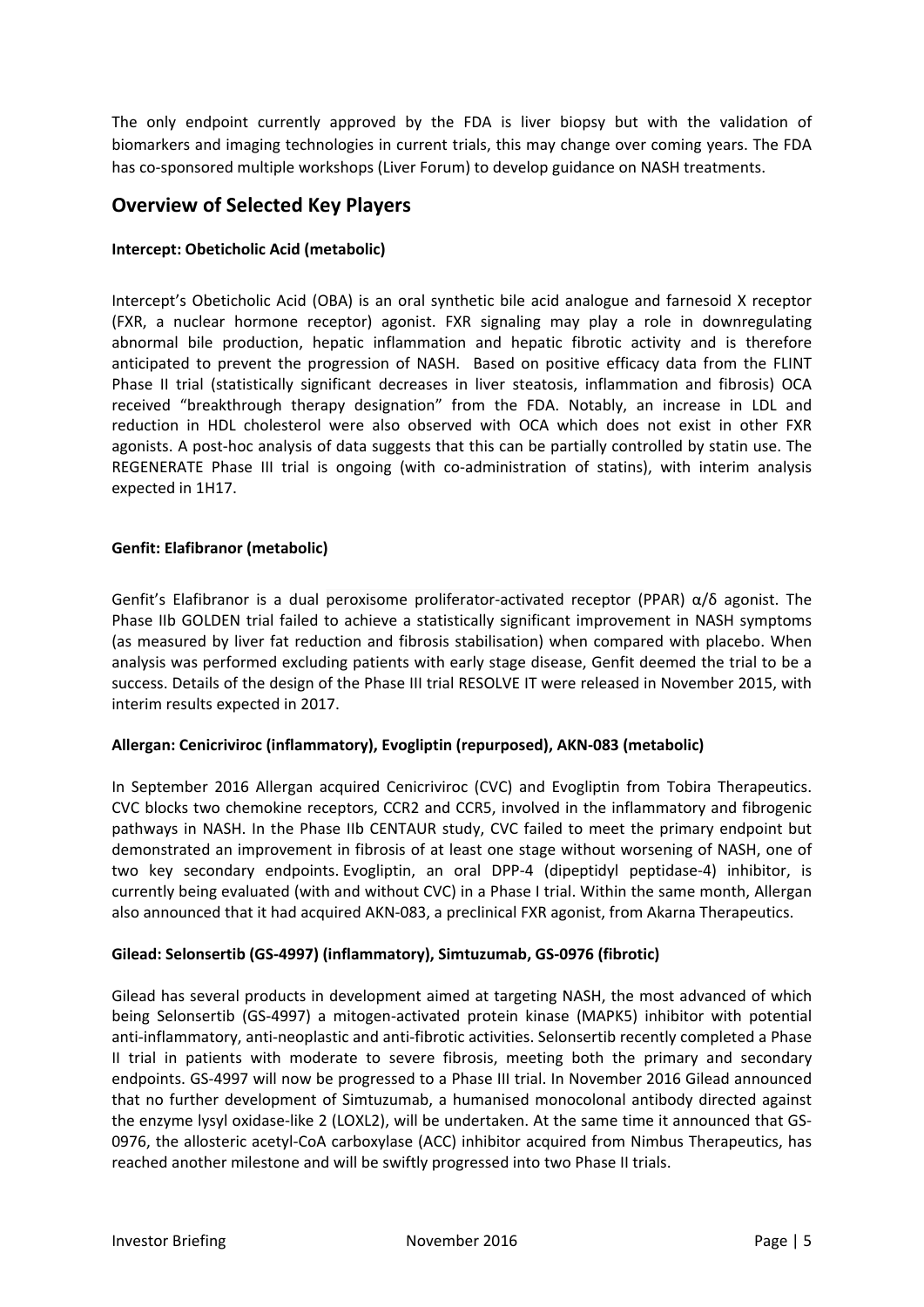#### **BMS: ND‐L02‐s0201 (fibrotic)**

BMS has an ongoing interest in fibrosis and has acquired three companies since 2011 with programs focused on pulmonary fibrosis. In November 2016 BMS announced it had licensed a siRNA program from Nitto Denko against HSP40 with the lead candidate in Phase Ib for NASH.

## **Pharmaxis pipeline ‐ a multipronged approach to NASH**

Pharmaxis is developing two drug candidates that target different stages of NASH:

- The Pharmaxis drug candidate PXS‐4728A, acquired by Boehringer Ingelheim in 2015, is designed to reduce liver inflammation
- The Pharmaxis LOXL2 inhibitor program is developing drug(s) to dampen fibrosis.



#### Drugs targeting NASH -• Cirrhosis

#### **PXS‐4728A**

PXS-4728A is an anti-inflammatory drug with anti-fibrotic properties that mediates its effects by potent inhibition of the enzyme SSAO/VAP-1 (semicarbazide-sensitive amine oxidase/vascular adhesion protein-1). SSAO/VAP-1 plays an important role in chronic inflammation and plasma SSAO/VAP-1 levels are positively correlated with disease progression in patients with liver fibrosis and cirrhosis (including NAFLD and NASH) as well as kidney fibrosis, scleroderma, cardiovascular diseases and metabolic disorders.

PXS-4728A was acquired by Boehringer Ingelheim (BI) after Phase I for A\$39M upfront, with a total ~A\$600M in milestone payments to approval plus payments on net sales. The next milestone of ~A\$25M is due upon Phase II initiation, expected to occur in 2017.

Phase I data show that PXS-4728A is safe and well tolerated, with good PK properties and longlasting enzyme inhibition after a single dose.